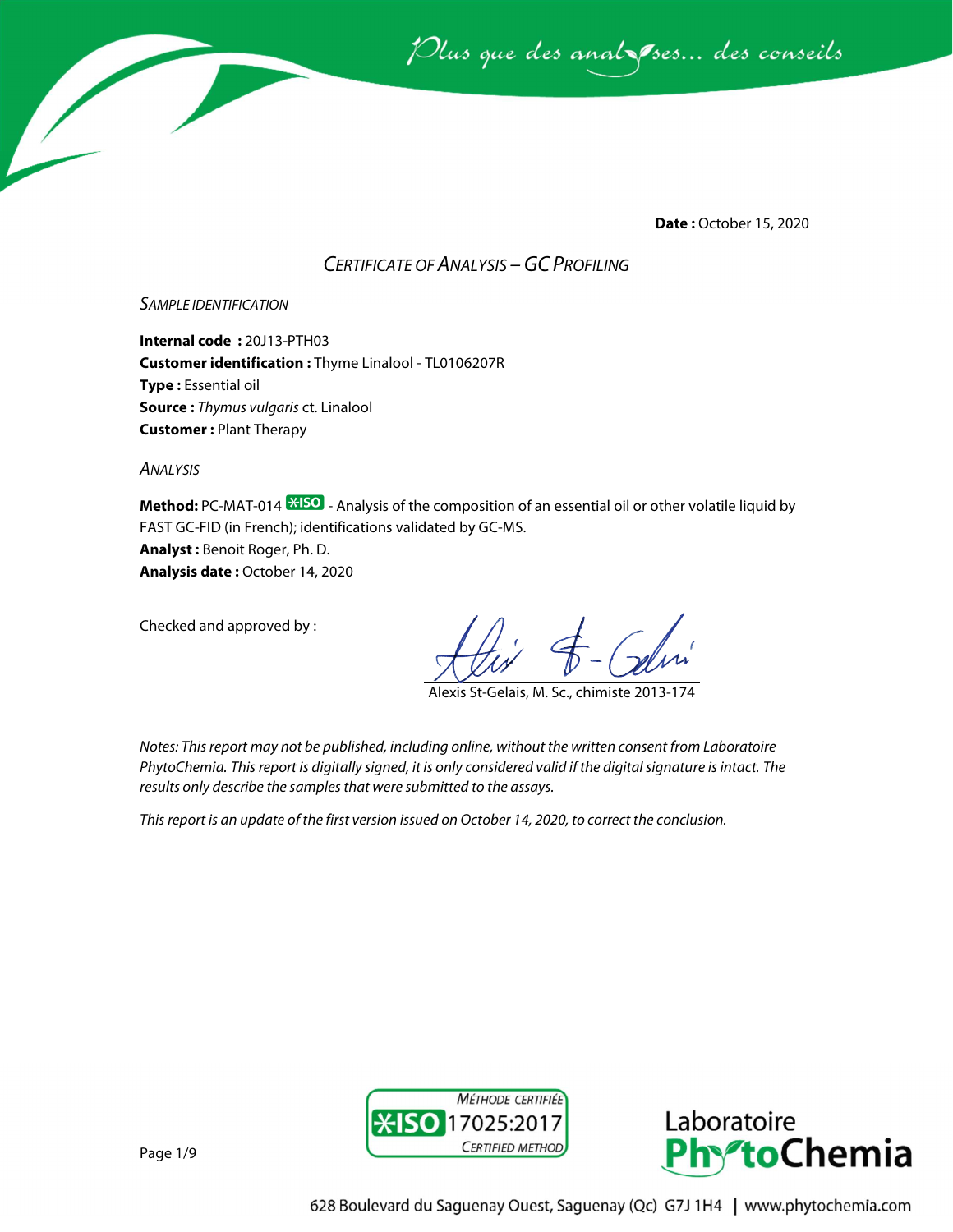## *PHYSICOCHEMICAL DATA*

**Physical aspect:** Faintly yellow liquid **Refractive index:** 1.4742 ± 0.0003 (20 °C; method PC-MAT-016)

*CONCLUSION*

No adulterant, contaminant or diluent has been detected using this method.



**PhytoChemia**<br>*PhytoChemia*<br>*Plus que des analyses... des conseils*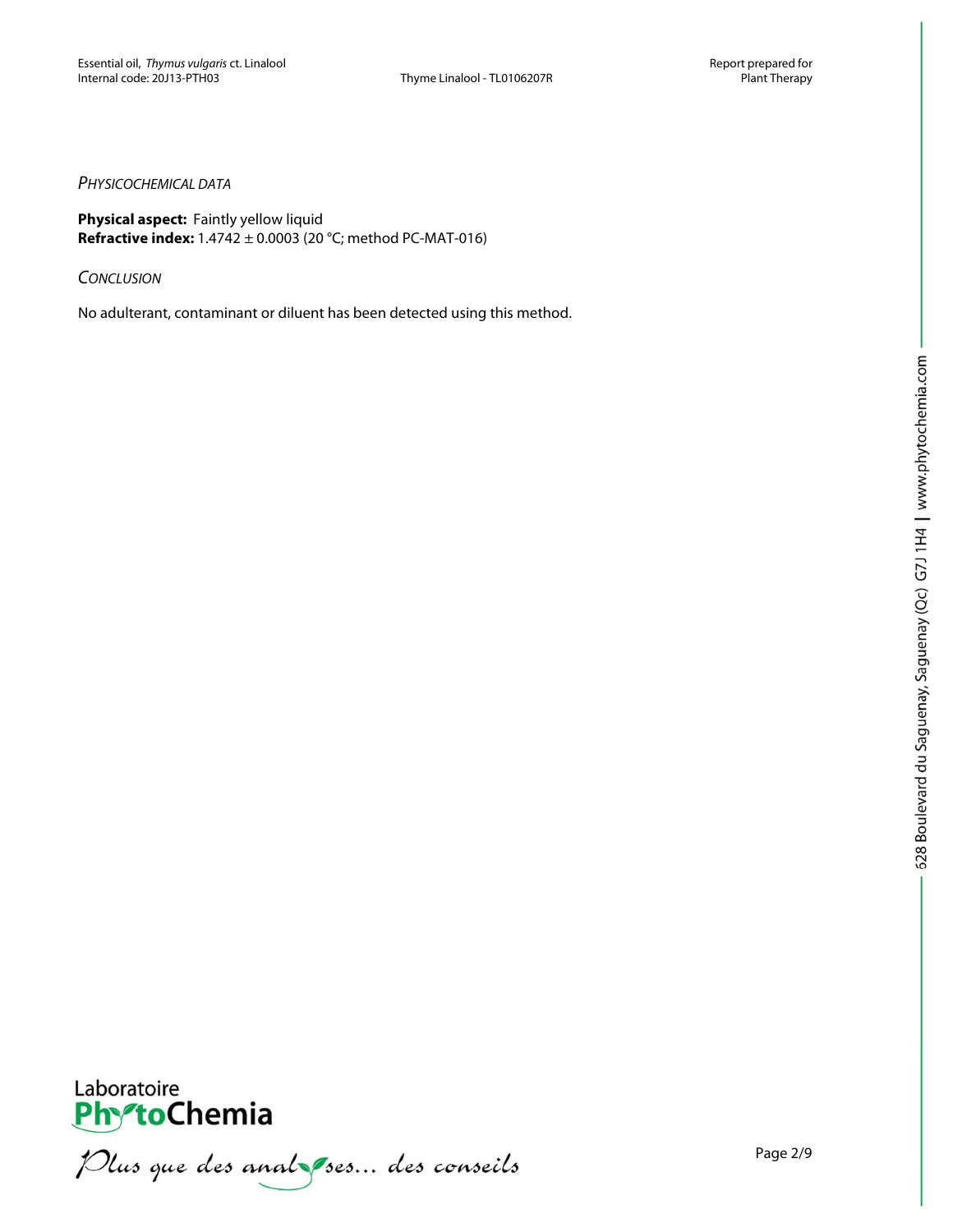## *ANALYSIS SUMMARY – CONSOLIDATED CONTENTS*

New readers of similar reports are encouraged to read table footnotes at least once.

| 0.01<br>Aliphatic aldehyde<br>Isovaleral<br>2-Methylbutyral<br>0.01<br>Aliphatic aldehyde<br>Methyl 2-methylbutyrate<br>0.01<br>Aliphatic ester<br>Tricyclene<br>Monoterpene<br>tr<br>a-Thujene<br>0.02<br>Monoterpene<br>1.36<br>a-Pinene<br>Monoterpene<br>1.10<br>Camphene<br>Monoterpene<br>0.22<br>β-Pinene<br>Monoterpene<br>Sabinene<br>0.87<br>Monoterpene<br>Octen-3-ol<br>0.03<br>Aliphatic alcohol<br>0.01<br>Aliphatic ketone<br>Octan-3-one<br>7.01<br>Myrcene<br>Monoterpene<br>a-Phellandrene<br>0.44<br>Monoterpene<br>Pseudolimonene<br>0.03<br>Monoterpene<br>0.02<br>∆3-Carene<br>Monoterpene<br>3.24<br>a-Terpinene<br>Monoterpene<br>5.46<br>Monoterpene<br>para-Cymene<br>1,8-Cineole<br>0.02<br>Monoterpenic ether<br>2.05<br>Limonene<br>Monoterpene<br>0.06<br>β-Phellandrene<br>Monoterpene<br>0.01<br>$(E)$ - $\beta$ -Ocimene<br>Monoterpene<br>9.08<br>γ-Terpinene<br>Monoterpene<br>0.05<br>cis-Sabinene hydrate<br>Monoterpenic alcohol<br>cis-Linalool oxide (fur.)<br>0.14<br>Monoterpenic alcohol<br>0.03<br>Fenchone<br>Monoterpenic ketone<br>0.01<br>para-Cymenene<br>Monoterpene<br>0.15<br>trans-Linalool oxide (fur.)<br>Monoterpenic alcohol<br>0.01<br>Monoterpenic alcohol<br>trans-Sabinene hydrate<br>41.97<br>Linalool<br>Monoterpenic alcohol<br>Hotrienol<br>0.01<br>Monoterpenic alcohol<br>0.01<br>endo-Fenchol<br>Monoterpenic alcohol<br>0.01<br>Monoterpenic alcohol<br>cis-para-Menth-2-en-1-ol<br>0.03<br>Monoterpenic alcohol<br>cis-para-Mentha-2,8-dien-1-ol<br>0.02<br>Monoterpenic alcohol<br>trans-para-Menth-2-en-1-ol<br>0.08<br>Monoterpenic ketone<br>Camphor<br>trans-Verbenol<br>0.02<br>Monoterpenic alcohol<br>Nerol oxide<br>0.01<br>Aliphatic ether<br>0.11<br>Monoterpenic alcohol<br>Borneol<br>12.27<br>Monoterpenic alcohol<br>Terpinen-4-ol<br>Monoterpenic alcohol<br>para-Cymen-8-ol<br>0.02<br>1.90<br>Monoterpenic alcohol<br>a-Terpineol<br>Monoterpenic ketone<br>cis-Dihydrocarvone<br>0.03<br>0.01<br>Monoterpenic ketone<br>trans-Dihydrocarvone<br>Thymol methyl ether<br>0.04<br>Monoterpenic ether | Identification         | $\%$ | <b>Class</b>       |
|--------------------------------------------------------------------------------------------------------------------------------------------------------------------------------------------------------------------------------------------------------------------------------------------------------------------------------------------------------------------------------------------------------------------------------------------------------------------------------------------------------------------------------------------------------------------------------------------------------------------------------------------------------------------------------------------------------------------------------------------------------------------------------------------------------------------------------------------------------------------------------------------------------------------------------------------------------------------------------------------------------------------------------------------------------------------------------------------------------------------------------------------------------------------------------------------------------------------------------------------------------------------------------------------------------------------------------------------------------------------------------------------------------------------------------------------------------------------------------------------------------------------------------------------------------------------------------------------------------------------------------------------------------------------------------------------------------------------------------------------------------------------------------------------------------------------------------------------------------------------------------------------------------------------------------------------------------------------------------------------------------------------------------------------------------------------------------------------|------------------------|------|--------------------|
|                                                                                                                                                                                                                                                                                                                                                                                                                                                                                                                                                                                                                                                                                                                                                                                                                                                                                                                                                                                                                                                                                                                                                                                                                                                                                                                                                                                                                                                                                                                                                                                                                                                                                                                                                                                                                                                                                                                                                                                                                                                                                            |                        |      |                    |
|                                                                                                                                                                                                                                                                                                                                                                                                                                                                                                                                                                                                                                                                                                                                                                                                                                                                                                                                                                                                                                                                                                                                                                                                                                                                                                                                                                                                                                                                                                                                                                                                                                                                                                                                                                                                                                                                                                                                                                                                                                                                                            |                        |      |                    |
|                                                                                                                                                                                                                                                                                                                                                                                                                                                                                                                                                                                                                                                                                                                                                                                                                                                                                                                                                                                                                                                                                                                                                                                                                                                                                                                                                                                                                                                                                                                                                                                                                                                                                                                                                                                                                                                                                                                                                                                                                                                                                            |                        |      |                    |
|                                                                                                                                                                                                                                                                                                                                                                                                                                                                                                                                                                                                                                                                                                                                                                                                                                                                                                                                                                                                                                                                                                                                                                                                                                                                                                                                                                                                                                                                                                                                                                                                                                                                                                                                                                                                                                                                                                                                                                                                                                                                                            |                        |      |                    |
|                                                                                                                                                                                                                                                                                                                                                                                                                                                                                                                                                                                                                                                                                                                                                                                                                                                                                                                                                                                                                                                                                                                                                                                                                                                                                                                                                                                                                                                                                                                                                                                                                                                                                                                                                                                                                                                                                                                                                                                                                                                                                            |                        |      |                    |
|                                                                                                                                                                                                                                                                                                                                                                                                                                                                                                                                                                                                                                                                                                                                                                                                                                                                                                                                                                                                                                                                                                                                                                                                                                                                                                                                                                                                                                                                                                                                                                                                                                                                                                                                                                                                                                                                                                                                                                                                                                                                                            |                        |      |                    |
|                                                                                                                                                                                                                                                                                                                                                                                                                                                                                                                                                                                                                                                                                                                                                                                                                                                                                                                                                                                                                                                                                                                                                                                                                                                                                                                                                                                                                                                                                                                                                                                                                                                                                                                                                                                                                                                                                                                                                                                                                                                                                            |                        |      |                    |
|                                                                                                                                                                                                                                                                                                                                                                                                                                                                                                                                                                                                                                                                                                                                                                                                                                                                                                                                                                                                                                                                                                                                                                                                                                                                                                                                                                                                                                                                                                                                                                                                                                                                                                                                                                                                                                                                                                                                                                                                                                                                                            |                        |      |                    |
|                                                                                                                                                                                                                                                                                                                                                                                                                                                                                                                                                                                                                                                                                                                                                                                                                                                                                                                                                                                                                                                                                                                                                                                                                                                                                                                                                                                                                                                                                                                                                                                                                                                                                                                                                                                                                                                                                                                                                                                                                                                                                            |                        |      |                    |
|                                                                                                                                                                                                                                                                                                                                                                                                                                                                                                                                                                                                                                                                                                                                                                                                                                                                                                                                                                                                                                                                                                                                                                                                                                                                                                                                                                                                                                                                                                                                                                                                                                                                                                                                                                                                                                                                                                                                                                                                                                                                                            |                        |      |                    |
|                                                                                                                                                                                                                                                                                                                                                                                                                                                                                                                                                                                                                                                                                                                                                                                                                                                                                                                                                                                                                                                                                                                                                                                                                                                                                                                                                                                                                                                                                                                                                                                                                                                                                                                                                                                                                                                                                                                                                                                                                                                                                            |                        |      |                    |
|                                                                                                                                                                                                                                                                                                                                                                                                                                                                                                                                                                                                                                                                                                                                                                                                                                                                                                                                                                                                                                                                                                                                                                                                                                                                                                                                                                                                                                                                                                                                                                                                                                                                                                                                                                                                                                                                                                                                                                                                                                                                                            |                        |      |                    |
|                                                                                                                                                                                                                                                                                                                                                                                                                                                                                                                                                                                                                                                                                                                                                                                                                                                                                                                                                                                                                                                                                                                                                                                                                                                                                                                                                                                                                                                                                                                                                                                                                                                                                                                                                                                                                                                                                                                                                                                                                                                                                            |                        |      |                    |
|                                                                                                                                                                                                                                                                                                                                                                                                                                                                                                                                                                                                                                                                                                                                                                                                                                                                                                                                                                                                                                                                                                                                                                                                                                                                                                                                                                                                                                                                                                                                                                                                                                                                                                                                                                                                                                                                                                                                                                                                                                                                                            |                        |      |                    |
|                                                                                                                                                                                                                                                                                                                                                                                                                                                                                                                                                                                                                                                                                                                                                                                                                                                                                                                                                                                                                                                                                                                                                                                                                                                                                                                                                                                                                                                                                                                                                                                                                                                                                                                                                                                                                                                                                                                                                                                                                                                                                            |                        |      |                    |
|                                                                                                                                                                                                                                                                                                                                                                                                                                                                                                                                                                                                                                                                                                                                                                                                                                                                                                                                                                                                                                                                                                                                                                                                                                                                                                                                                                                                                                                                                                                                                                                                                                                                                                                                                                                                                                                                                                                                                                                                                                                                                            |                        |      |                    |
|                                                                                                                                                                                                                                                                                                                                                                                                                                                                                                                                                                                                                                                                                                                                                                                                                                                                                                                                                                                                                                                                                                                                                                                                                                                                                                                                                                                                                                                                                                                                                                                                                                                                                                                                                                                                                                                                                                                                                                                                                                                                                            |                        |      |                    |
|                                                                                                                                                                                                                                                                                                                                                                                                                                                                                                                                                                                                                                                                                                                                                                                                                                                                                                                                                                                                                                                                                                                                                                                                                                                                                                                                                                                                                                                                                                                                                                                                                                                                                                                                                                                                                                                                                                                                                                                                                                                                                            |                        |      |                    |
|                                                                                                                                                                                                                                                                                                                                                                                                                                                                                                                                                                                                                                                                                                                                                                                                                                                                                                                                                                                                                                                                                                                                                                                                                                                                                                                                                                                                                                                                                                                                                                                                                                                                                                                                                                                                                                                                                                                                                                                                                                                                                            |                        |      |                    |
|                                                                                                                                                                                                                                                                                                                                                                                                                                                                                                                                                                                                                                                                                                                                                                                                                                                                                                                                                                                                                                                                                                                                                                                                                                                                                                                                                                                                                                                                                                                                                                                                                                                                                                                                                                                                                                                                                                                                                                                                                                                                                            |                        |      |                    |
|                                                                                                                                                                                                                                                                                                                                                                                                                                                                                                                                                                                                                                                                                                                                                                                                                                                                                                                                                                                                                                                                                                                                                                                                                                                                                                                                                                                                                                                                                                                                                                                                                                                                                                                                                                                                                                                                                                                                                                                                                                                                                            |                        |      |                    |
|                                                                                                                                                                                                                                                                                                                                                                                                                                                                                                                                                                                                                                                                                                                                                                                                                                                                                                                                                                                                                                                                                                                                                                                                                                                                                                                                                                                                                                                                                                                                                                                                                                                                                                                                                                                                                                                                                                                                                                                                                                                                                            |                        |      |                    |
|                                                                                                                                                                                                                                                                                                                                                                                                                                                                                                                                                                                                                                                                                                                                                                                                                                                                                                                                                                                                                                                                                                                                                                                                                                                                                                                                                                                                                                                                                                                                                                                                                                                                                                                                                                                                                                                                                                                                                                                                                                                                                            |                        |      |                    |
|                                                                                                                                                                                                                                                                                                                                                                                                                                                                                                                                                                                                                                                                                                                                                                                                                                                                                                                                                                                                                                                                                                                                                                                                                                                                                                                                                                                                                                                                                                                                                                                                                                                                                                                                                                                                                                                                                                                                                                                                                                                                                            |                        |      |                    |
|                                                                                                                                                                                                                                                                                                                                                                                                                                                                                                                                                                                                                                                                                                                                                                                                                                                                                                                                                                                                                                                                                                                                                                                                                                                                                                                                                                                                                                                                                                                                                                                                                                                                                                                                                                                                                                                                                                                                                                                                                                                                                            |                        |      |                    |
|                                                                                                                                                                                                                                                                                                                                                                                                                                                                                                                                                                                                                                                                                                                                                                                                                                                                                                                                                                                                                                                                                                                                                                                                                                                                                                                                                                                                                                                                                                                                                                                                                                                                                                                                                                                                                                                                                                                                                                                                                                                                                            |                        |      |                    |
|                                                                                                                                                                                                                                                                                                                                                                                                                                                                                                                                                                                                                                                                                                                                                                                                                                                                                                                                                                                                                                                                                                                                                                                                                                                                                                                                                                                                                                                                                                                                                                                                                                                                                                                                                                                                                                                                                                                                                                                                                                                                                            |                        |      |                    |
|                                                                                                                                                                                                                                                                                                                                                                                                                                                                                                                                                                                                                                                                                                                                                                                                                                                                                                                                                                                                                                                                                                                                                                                                                                                                                                                                                                                                                                                                                                                                                                                                                                                                                                                                                                                                                                                                                                                                                                                                                                                                                            |                        |      |                    |
|                                                                                                                                                                                                                                                                                                                                                                                                                                                                                                                                                                                                                                                                                                                                                                                                                                                                                                                                                                                                                                                                                                                                                                                                                                                                                                                                                                                                                                                                                                                                                                                                                                                                                                                                                                                                                                                                                                                                                                                                                                                                                            |                        |      |                    |
|                                                                                                                                                                                                                                                                                                                                                                                                                                                                                                                                                                                                                                                                                                                                                                                                                                                                                                                                                                                                                                                                                                                                                                                                                                                                                                                                                                                                                                                                                                                                                                                                                                                                                                                                                                                                                                                                                                                                                                                                                                                                                            |                        |      |                    |
|                                                                                                                                                                                                                                                                                                                                                                                                                                                                                                                                                                                                                                                                                                                                                                                                                                                                                                                                                                                                                                                                                                                                                                                                                                                                                                                                                                                                                                                                                                                                                                                                                                                                                                                                                                                                                                                                                                                                                                                                                                                                                            |                        |      |                    |
|                                                                                                                                                                                                                                                                                                                                                                                                                                                                                                                                                                                                                                                                                                                                                                                                                                                                                                                                                                                                                                                                                                                                                                                                                                                                                                                                                                                                                                                                                                                                                                                                                                                                                                                                                                                                                                                                                                                                                                                                                                                                                            |                        |      |                    |
|                                                                                                                                                                                                                                                                                                                                                                                                                                                                                                                                                                                                                                                                                                                                                                                                                                                                                                                                                                                                                                                                                                                                                                                                                                                                                                                                                                                                                                                                                                                                                                                                                                                                                                                                                                                                                                                                                                                                                                                                                                                                                            |                        |      |                    |
|                                                                                                                                                                                                                                                                                                                                                                                                                                                                                                                                                                                                                                                                                                                                                                                                                                                                                                                                                                                                                                                                                                                                                                                                                                                                                                                                                                                                                                                                                                                                                                                                                                                                                                                                                                                                                                                                                                                                                                                                                                                                                            |                        |      |                    |
|                                                                                                                                                                                                                                                                                                                                                                                                                                                                                                                                                                                                                                                                                                                                                                                                                                                                                                                                                                                                                                                                                                                                                                                                                                                                                                                                                                                                                                                                                                                                                                                                                                                                                                                                                                                                                                                                                                                                                                                                                                                                                            |                        |      |                    |
|                                                                                                                                                                                                                                                                                                                                                                                                                                                                                                                                                                                                                                                                                                                                                                                                                                                                                                                                                                                                                                                                                                                                                                                                                                                                                                                                                                                                                                                                                                                                                                                                                                                                                                                                                                                                                                                                                                                                                                                                                                                                                            |                        |      |                    |
|                                                                                                                                                                                                                                                                                                                                                                                                                                                                                                                                                                                                                                                                                                                                                                                                                                                                                                                                                                                                                                                                                                                                                                                                                                                                                                                                                                                                                                                                                                                                                                                                                                                                                                                                                                                                                                                                                                                                                                                                                                                                                            |                        |      |                    |
|                                                                                                                                                                                                                                                                                                                                                                                                                                                                                                                                                                                                                                                                                                                                                                                                                                                                                                                                                                                                                                                                                                                                                                                                                                                                                                                                                                                                                                                                                                                                                                                                                                                                                                                                                                                                                                                                                                                                                                                                                                                                                            |                        |      |                    |
|                                                                                                                                                                                                                                                                                                                                                                                                                                                                                                                                                                                                                                                                                                                                                                                                                                                                                                                                                                                                                                                                                                                                                                                                                                                                                                                                                                                                                                                                                                                                                                                                                                                                                                                                                                                                                                                                                                                                                                                                                                                                                            |                        |      |                    |
|                                                                                                                                                                                                                                                                                                                                                                                                                                                                                                                                                                                                                                                                                                                                                                                                                                                                                                                                                                                                                                                                                                                                                                                                                                                                                                                                                                                                                                                                                                                                                                                                                                                                                                                                                                                                                                                                                                                                                                                                                                                                                            |                        |      |                    |
|                                                                                                                                                                                                                                                                                                                                                                                                                                                                                                                                                                                                                                                                                                                                                                                                                                                                                                                                                                                                                                                                                                                                                                                                                                                                                                                                                                                                                                                                                                                                                                                                                                                                                                                                                                                                                                                                                                                                                                                                                                                                                            |                        |      |                    |
|                                                                                                                                                                                                                                                                                                                                                                                                                                                                                                                                                                                                                                                                                                                                                                                                                                                                                                                                                                                                                                                                                                                                                                                                                                                                                                                                                                                                                                                                                                                                                                                                                                                                                                                                                                                                                                                                                                                                                                                                                                                                                            |                        |      |                    |
|                                                                                                                                                                                                                                                                                                                                                                                                                                                                                                                                                                                                                                                                                                                                                                                                                                                                                                                                                                                                                                                                                                                                                                                                                                                                                                                                                                                                                                                                                                                                                                                                                                                                                                                                                                                                                                                                                                                                                                                                                                                                                            |                        |      |                    |
|                                                                                                                                                                                                                                                                                                                                                                                                                                                                                                                                                                                                                                                                                                                                                                                                                                                                                                                                                                                                                                                                                                                                                                                                                                                                                                                                                                                                                                                                                                                                                                                                                                                                                                                                                                                                                                                                                                                                                                                                                                                                                            |                        |      |                    |
|                                                                                                                                                                                                                                                                                                                                                                                                                                                                                                                                                                                                                                                                                                                                                                                                                                                                                                                                                                                                                                                                                                                                                                                                                                                                                                                                                                                                                                                                                                                                                                                                                                                                                                                                                                                                                                                                                                                                                                                                                                                                                            | Carvacrol methyl ether | 0.04 | Monoterpenic ether |

Laboratoire<br>PhytoChemia<br>*Plus que des analyses*... *des conseils*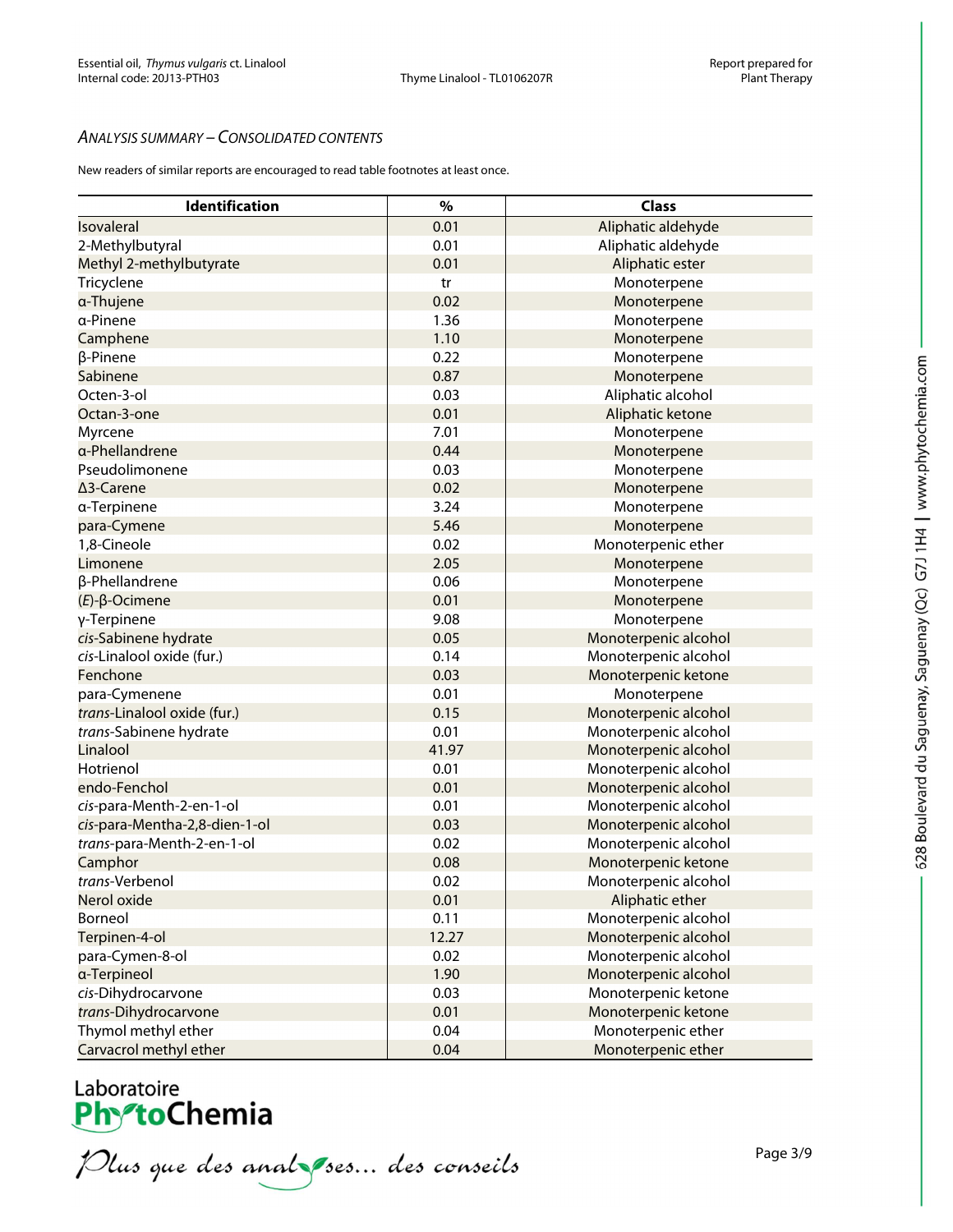| Geraniol                  | 0.01   | Monoterpenic alcohol   |  |  |
|---------------------------|--------|------------------------|--|--|
| <b>Bornyl acetate</b>     | 0.01   | Monoterpenic ester     |  |  |
| Thymol                    | 5.71   | Monoterpenic alcohol   |  |  |
| Carvacrol                 | 2.46   | Monoterpenic alcohol   |  |  |
| a-Copaene                 | 0.03   | Sesquiterpene          |  |  |
| β-Bourbonene              | 0.01   | Sesquiterpene          |  |  |
| β-Cubebene                | 0.01   | Sesquiterpene          |  |  |
| β-Caryophyllene           | 2.46   | Sesquiterpene          |  |  |
| α-Humulene                | 0.51   | Sesquiterpene          |  |  |
| y-Muurolene               | 0.02   | Sesquiterpene          |  |  |
| Germacrene D              | 0.01   | Sesquiterpene          |  |  |
| Viridiflorene             | 0.01   | Sesquiterpene          |  |  |
| a-Muurolene               | 0.01   | Sesquiterpene          |  |  |
| γ-Cadinene                | 0.02   | Sesquiterpene          |  |  |
| δ-Cadinene                | 0.03   | Sesquiterpene          |  |  |
| Caryophyllene oxide       | 0.02   | Sesquiterpenic ether   |  |  |
| τ-Cadinol                 | 0.01   | Sesquiterpenic alcohol |  |  |
| <b>Consolidated total</b> | 99.38% |                        |  |  |

tr: The compound has been detected below 0.005% of total signal.

Note: no correction factor was applied

**About "consolidated" data:** The table above presents the breakdown of the sample volatile constituents after applying an algorithm to collapse data acquired from the multi-columns system of PhytoChemia into a single set of consolidated contents. In case of discrepancies between columns, the algorithm is set to prioritize data from the most standard DB-5 column, and smallest values so as to avoid overestimating individual content. This process is semi-automatic. Advanced users are invited to consult the "Full analysis data" table after the chromatograms in this report to access the full untreated data and perform their own calculations if needed.

**Unknowns:** Unknown compounds' mass spectral data is presented in the "Full analysis data" table. The occurrence of unknown compounds is to be expected in many samples, and does not denote particular problems unless noted otherwise in the conclusion.

: Dus que des analyses... des conseils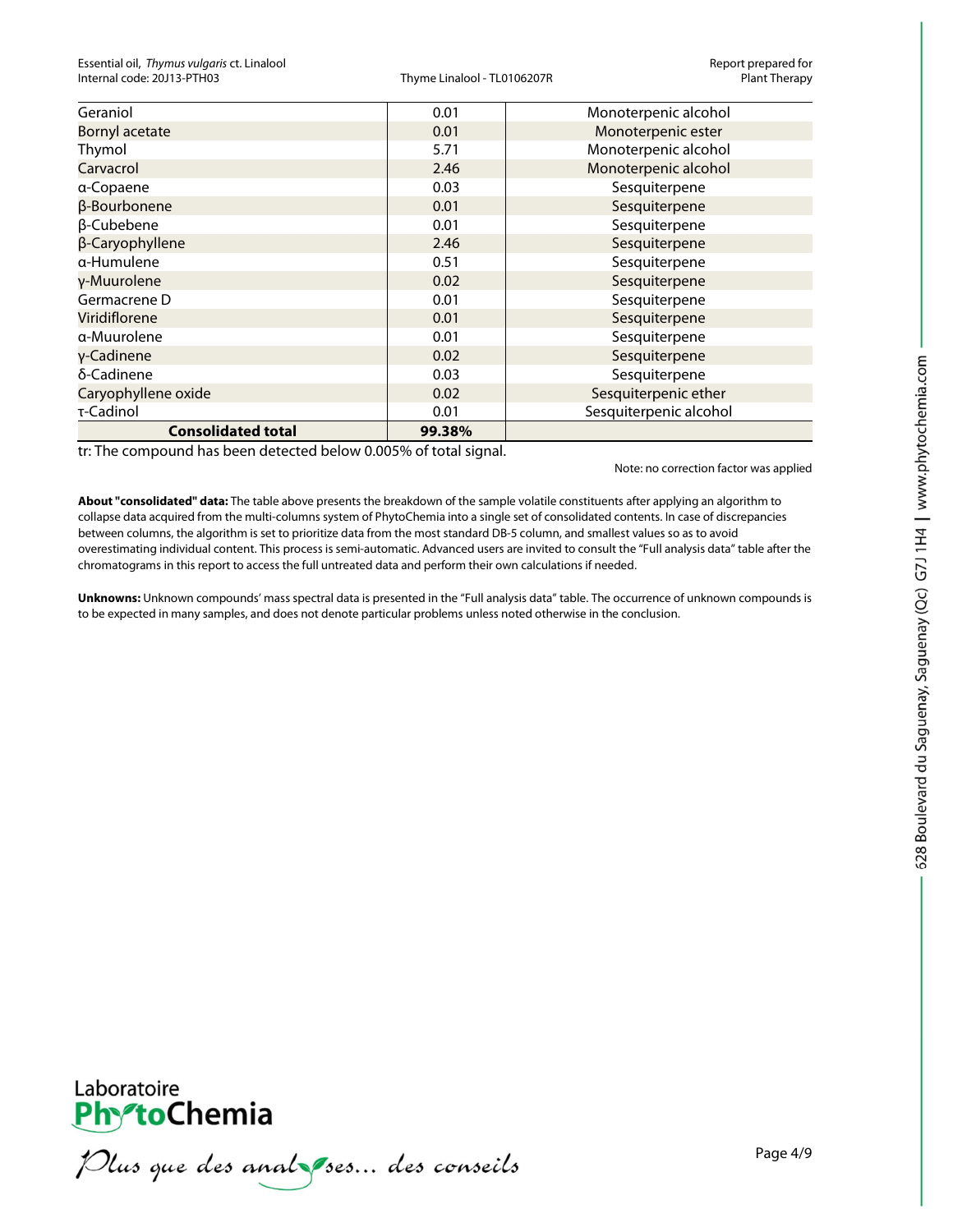# This page was intentionally left blank. The following pages present the complete data of the analysis.



Plus que des analzes... des conseils

Page 5/9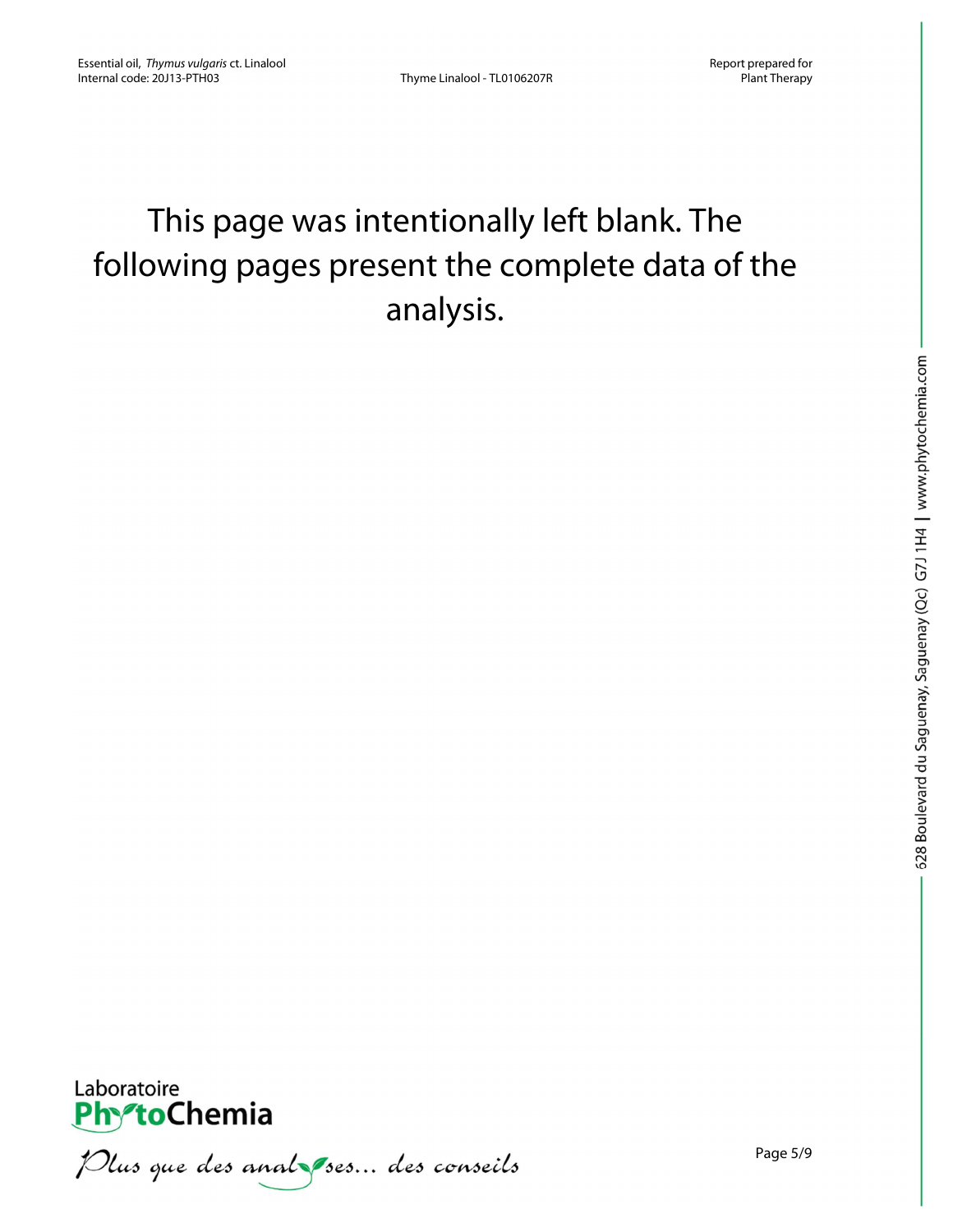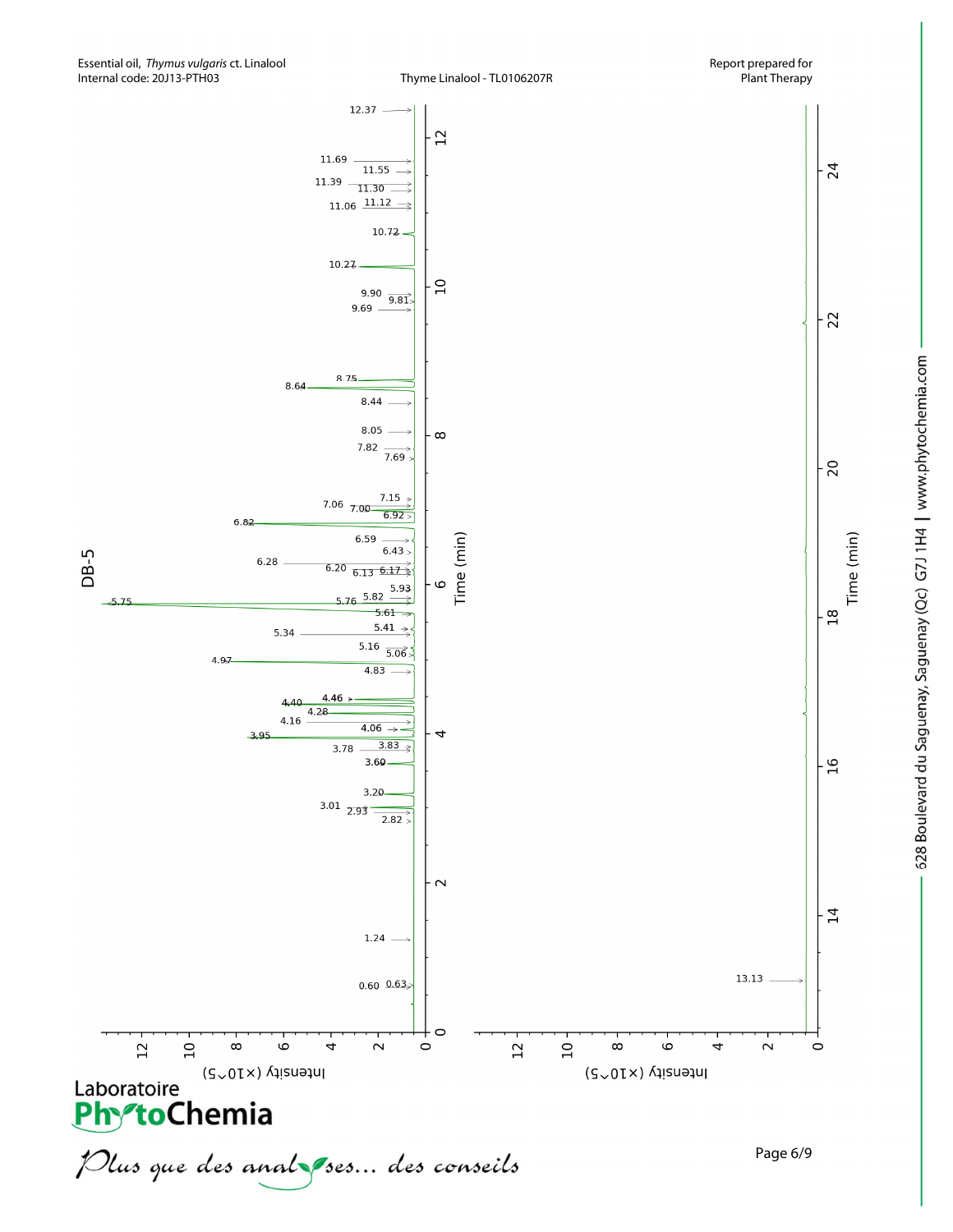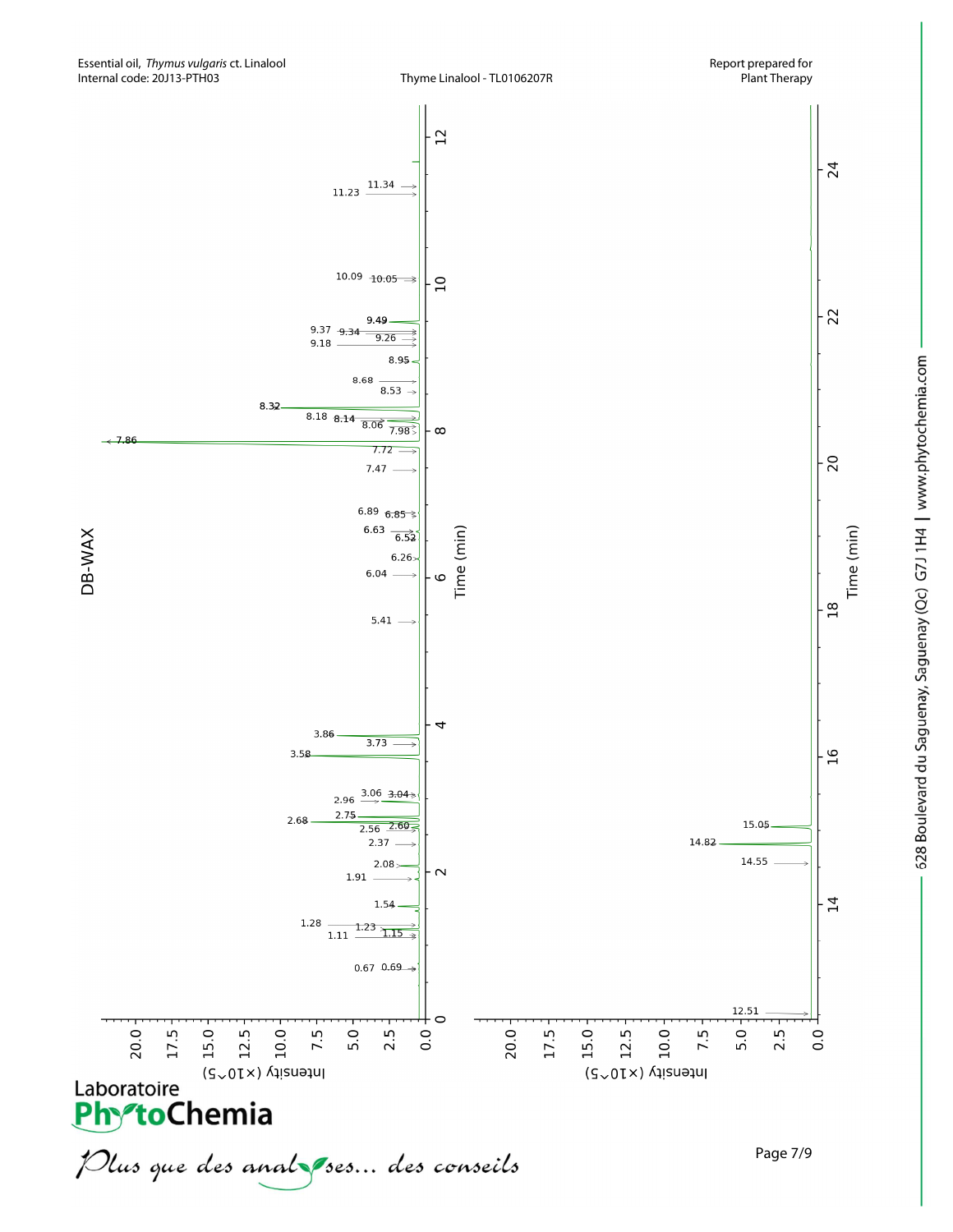## *FULL ANALYSIS DATA*

| <b>Identification</b>             |         | <b>Column DB-5</b> |        | <b>Column DB-WAX</b> |                |         |  |
|-----------------------------------|---------|--------------------|--------|----------------------|----------------|---------|--|
|                                   | R.T     | R.I                | $\%$   | R.T                  | R <sub>1</sub> | $\%$    |  |
| Isovaleral                        | 0.60    | 640                | 0.01   | 0.69                 | 885            | 0.01    |  |
| 2-Methylbutyral                   | 0.63    | 650                | 0.01   | 0.67                 | 878            | 0.01    |  |
| Methyl 2-<br>methylbutyrate       | 1.24    | 775                | 0.01   | 1.15                 | 975            | 0.01    |  |
| Tricyclene                        | 2.82    | 919                | tr     | 1.12                 | 970            | 0.01    |  |
| a-Thujene                         | 2.93    | 927                | 0.02   | 1.28                 | 998            | 0.03    |  |
| a-Pinene                          | 3.01    | 932                | 1.36   | 1.23                 | 990            | 1.37    |  |
| Camphene                          | 3.20    | 944                | 1.10   | 1.54                 | 1026           | 1.11    |  |
| β-Pinene                          | $3.60*$ | 972                | 1.08   | 1.90                 | 1064           | 0.22    |  |
| Sabinene                          | $3.60*$ | 972                | [1.08] | 2.08                 | 1083           | 0.87    |  |
| Octen-3-ol                        | 3.78    | 983                | 0.03   | $6.52*$              | 1421           | 0.04    |  |
| Octan-3-one                       | 3.83    | 987                | 0.01   | $3.74*$              | 1218           | 0.02    |  |
| <b>Myrcene</b>                    | 3.95    | 995                | 7.01   | 2.68                 | 1134           | 7.02    |  |
| a-Phellandrene                    | $4.06*$ | 1002               | 0.47   | 2.60                 | 1128           | 0.44    |  |
| Pseudolimonene                    | $4.06*$ | 1002               | [0.47] | 2.56                 | 1125           | 0.03    |  |
| ∆3-Carene                         | 4.16    | 1009               | 0.02   | 2.37                 | 1110           | 0.02    |  |
| a-Terpinene                       | 4.28    | 1016               | 3.24   | 2.74                 | 1140           | 3.25    |  |
| para-Cymene                       | 4.40    | 1024               | 5.46   | 3.86                 | 1227           | 5.49    |  |
| 1,8-Cineole                       | $4.46*$ | 1028               | 2.13   | 3.04                 | 1164           | 0.02    |  |
| Limonene                          | $4.46*$ | 1028               | [2.13] | 2.96                 | 1157           | 2.05    |  |
| β-Phellandrene                    | $4.46*$ | 1028               | [2.13] | 3.06                 | 1165           | 0.06    |  |
| $(E)$ -β-Ocimene                  | 4.83    | 1051               | 0.01   | $3.74*$              | 1218           | [0.02]  |  |
| γ-Terpinene                       | 4.97    | 1060               | 9.08   | 3.58                 | 1207           | 9.09    |  |
| cis-Sabinene<br>hydrate           | 5.06    | 1066               | 0.05   | $6.63*$              | 1429           | 0.20    |  |
| cis-Linalool<br>oxide (fur.)      | 5.16    | 1072               | 0.14   | 6.26                 | 1401           | 0.14    |  |
| Fenchone                          | 5.34    | 1083               | 0.03   | 5.41                 | 1339           | 0.04    |  |
| para-Cymenene                     | $5.41*$ | 1088               | 0.16   | 6.04                 | 1385           | 0.01    |  |
| trans-Linalool<br>oxide (fur.)    | $5.41*$ | 1088               | [0.16] | $6.63*$              | 1429           | [0.20]  |  |
| trans-Sabinene<br>hydrate         | 5.61    | 1100               | 0.01   | 7.72                 | 1511           | 0.01    |  |
| Linalool                          | 5.75    | 1109               | 41.97  | $7.86*$              | 1521           | 41.95   |  |
| Hotrienol                         | 5.76    | 1110               | 0.01   | 8.53                 | 1574           | 0.01    |  |
| endo-Fenchol                      | 5.82    | 1114               | 0.01   | 8.06                 | 1537           | 0.03    |  |
| cis-para-Menth-<br>$2$ -en-1-ol   | 5.93    | 1121               | 0.01   | $7.86*$              | 1521           | [41.95] |  |
| cis-para-Mentha-<br>2,8-dien-1-ol | 6.14    | 1134               | 0.03   | 9.18                 | 1626           | 0.02    |  |
| trans-para-<br>Menth-2-en-1-ol    | 6.17    | 1136               | 0.02   | 8.68                 | 1585           | 0.02    |  |
| Camphor                           | 6.20    | 1138               | 0.08   | 6.89                 | 1448           | 0.07    |  |
| trans-Verbenol                    | 6.28    | 1144               | 0.02   | 9.26                 | 1632           | 0.02    |  |
| Nerol oxide                       | 6.43    | 1153               | 0.01   | $6.52*$              | 1421           | [0.04]  |  |
| <b>Borneol</b>                    | 6.59    | 1163               | 0.11   | $9.49*$              | 1651           | 2.00    |  |
| Terpinen-4-ol                     | 6.82    | 1178               | 12.27  | $8.32*$              | 1557           | 12.30   |  |
| $n$ <sup>22</sup> -Cumen-8-0      | 602     | 118 <sub>A</sub>   | n no   | 11.22                | 1707           | 0.01    |  |

para-cymen-8-ol 6.92 1184 0.02 1<br>Laboratoire<br>**PhytoChemia**<br>*Plus que des analyses... des conseils*